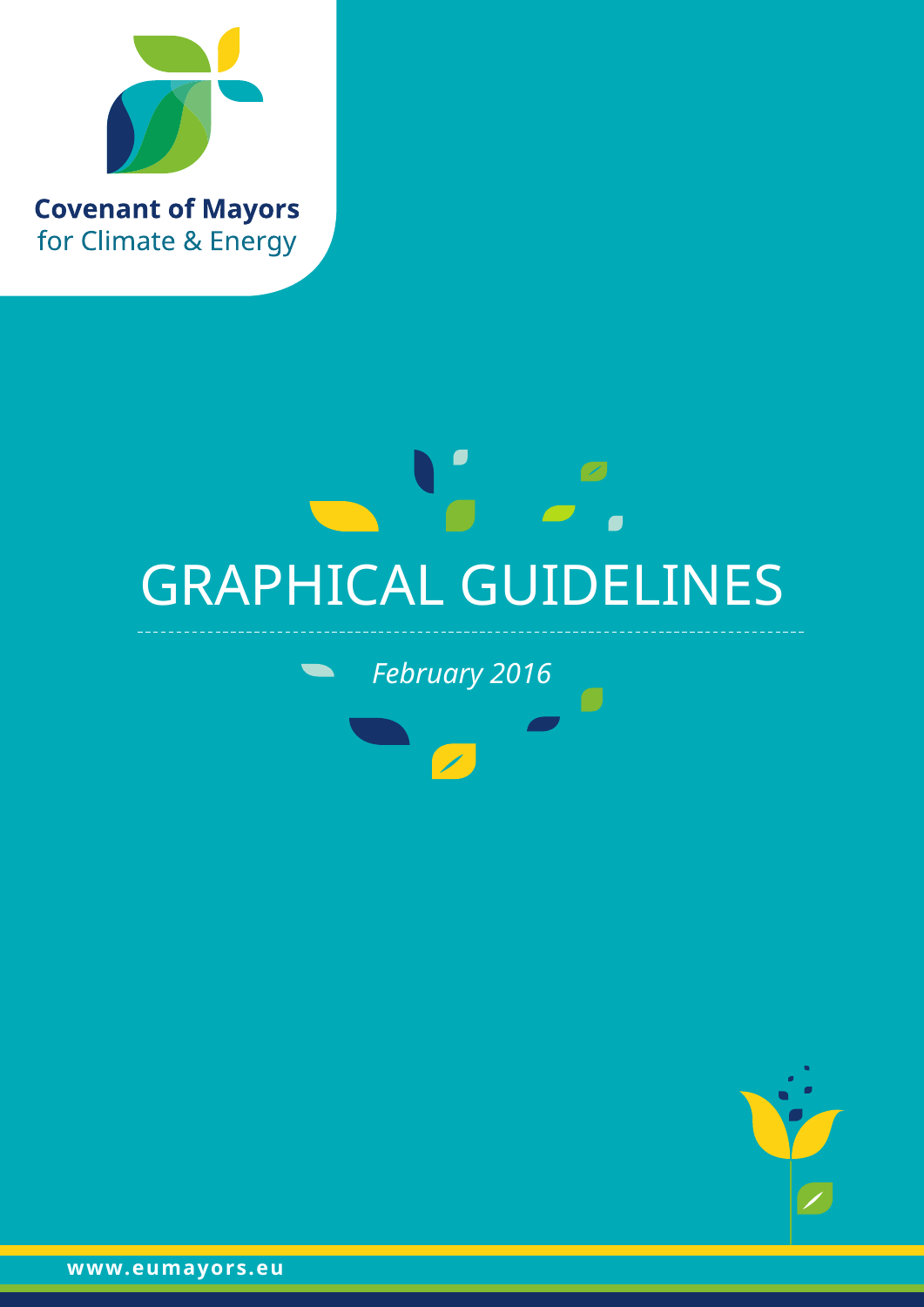**Covenant of Mayors** Logo



# **Covenant of Mayors** for Climate & Energy



The logo exists in two positions, vertical or horizontal, in order to fit well every format.

Each position is available in 24 different European languages.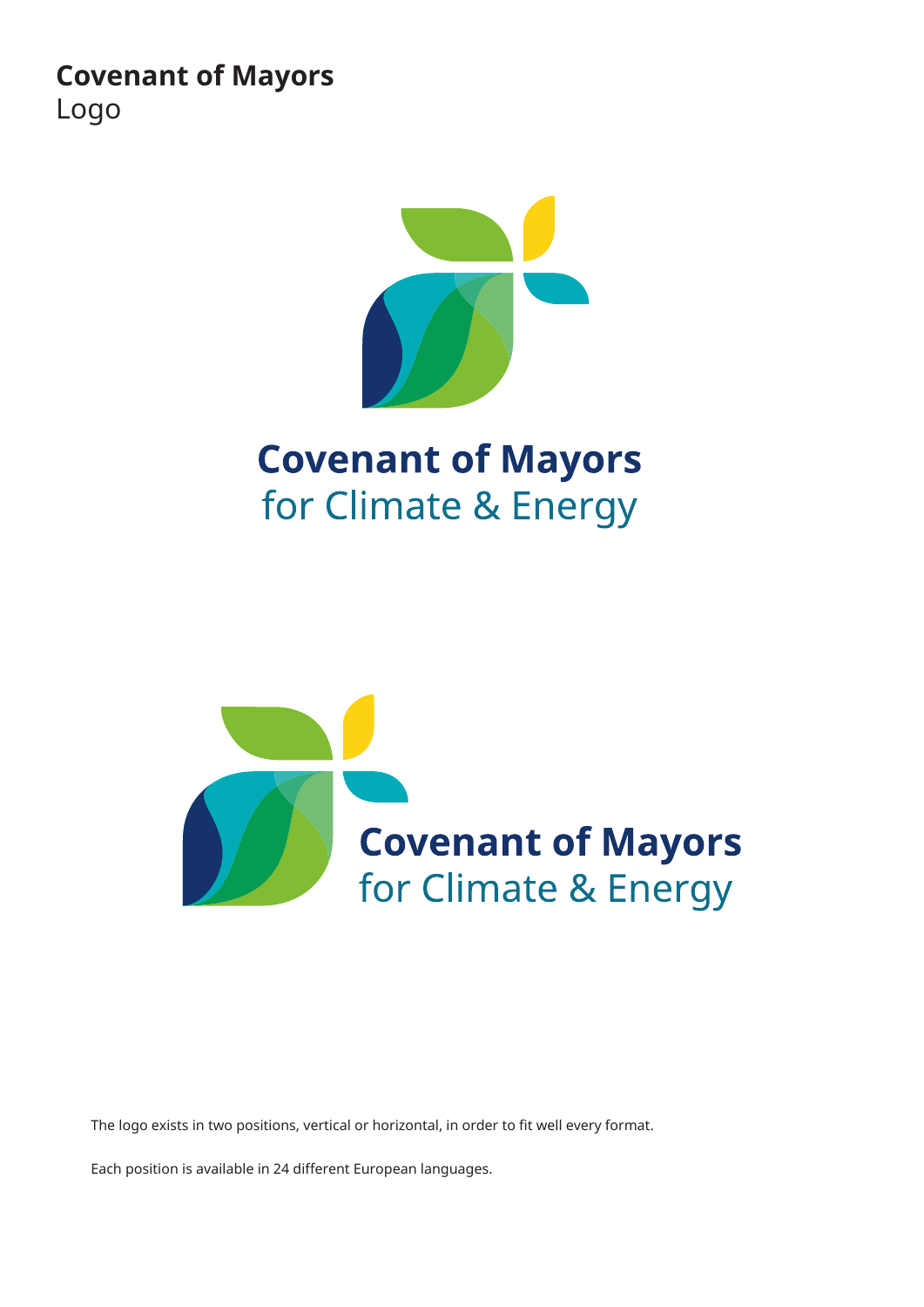## **Covenant of Mayors** Colour Palette

The colours used for the Covenant of Mayors represent the environment (green and turquoise) and the European Commission (deep blue and yellow).

Black/white supplement this colour palette.

For screen use, hexadecimal colour values are given. These are to be used in preference to the closest web-safe colours.

No other colours should be used to create the logo.

Deep blue Meadow green Turquoise Dark green Solar yellow

| Deep blue        | C<br>M<br>Υ<br>Κ            | 100<br>70<br>$\mathbf{0}$<br>40<br>Hex: 002F6A<br>Web-safe: 003366 | R<br>G<br>B  | 0<br>48<br>104               |
|------------------|-----------------------------|--------------------------------------------------------------------|--------------|------------------------------|
| <b>Turquoise</b> | C<br>M<br>Υ<br>Κ            | 100<br>$\mathbf 0$<br>35<br>0<br>Hex: 009aa9<br>Web-safe: 009999   | R<br>G<br>B  | 0<br>153<br>153              |
| Dark green       | C<br>M<br>Υ<br>K            | 100<br>10<br>97<br>$\mathbf 0$<br>Hex: 00883b<br>Web-safe: 009933  | R<br>G<br>B  | 0<br>136<br>59               |
| Meadow<br>green  | $\mathsf{C}$<br>M<br>Y<br>K | 50<br>10<br>95<br>$\Omega$<br>Hex: 8EB747<br>Web-safe: 99CC33      | R.<br>G<br>B | 151<br>180<br>42             |
| Solar<br>yellow  | C<br>M<br>Y<br>K            | 0<br>15<br>94<br>0<br>Hex: FFD420<br>Web-safe: FFD420              | R<br>G<br>B  | 255<br>213<br>$\overline{0}$ |

Black

White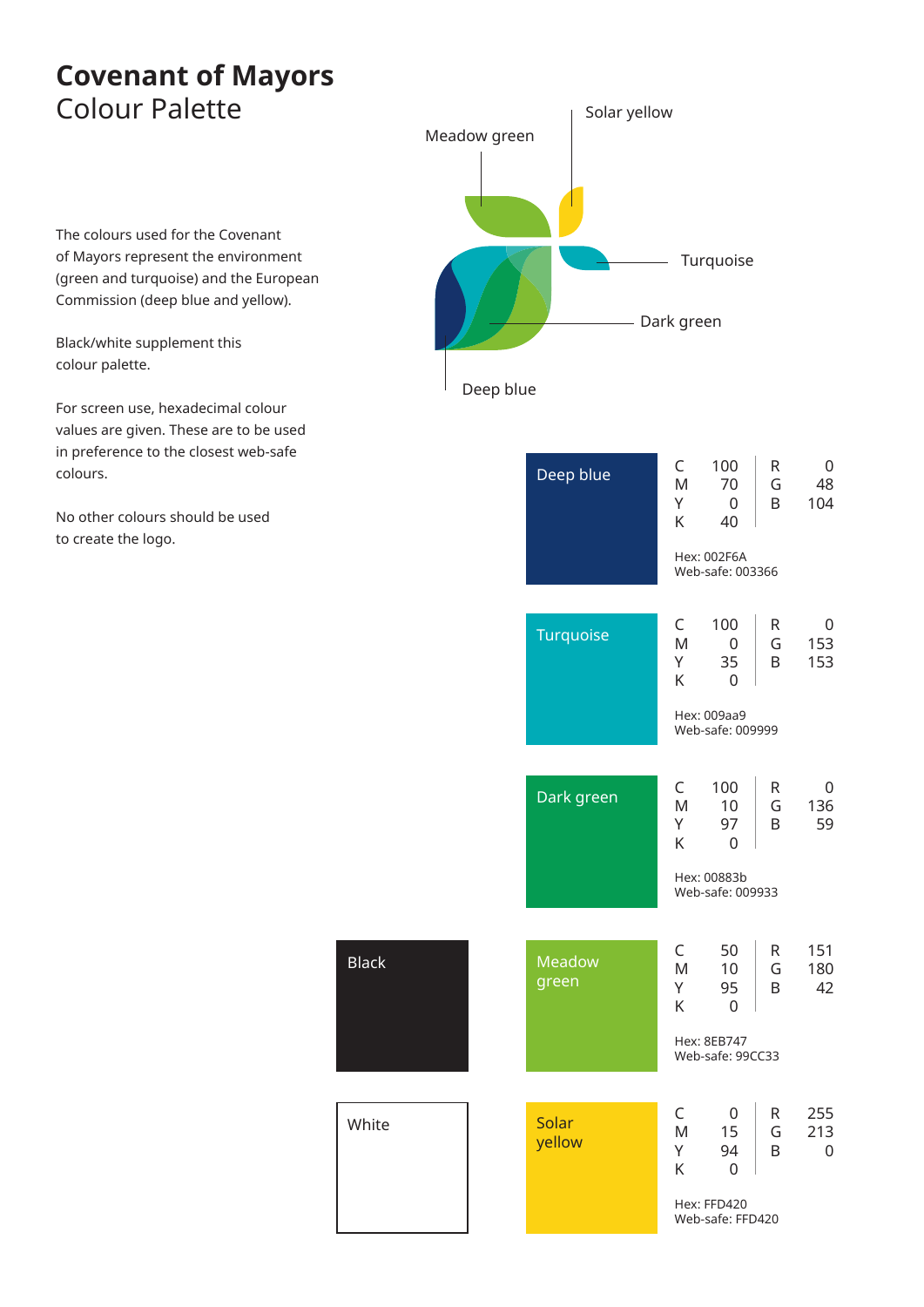# **Covenant of Mayors** Logo placed on a coloured background

If the logo needs to be placed on a coloured background (any colour but white), then the version with white shape should be used. Eight versions are available (one for each corner, in the two positions). Each version is available in EPS (to be used in any size, with professional software) and PNG (to be used with any software, maximal size: 20 cm wide).



**Examples:**



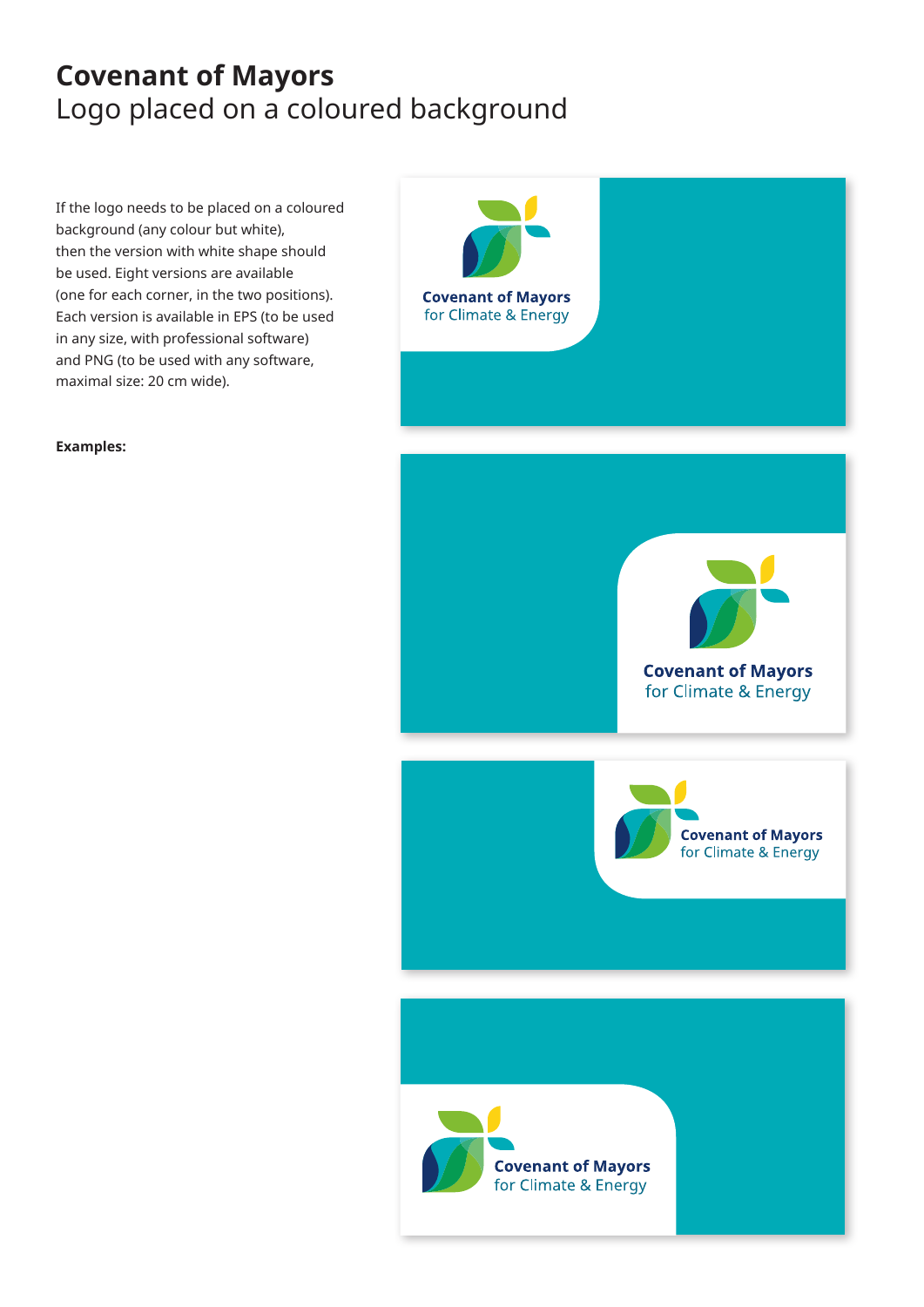# **Covenant of Mayors** Graphic toolbox

In order to display a coherent and esthetic communication whenever needed, you will have access to various graphical elements:

**1. Small petals** in Covenant colours: to be used for bullet

points, page numbers illustrations etc.

They can be oriented in 4 different directions.

They exist in 2 different formats:

• EPS format (vector): to be used with professional software, in any size (very small to huge) • PNG format (bitmap): to be used on all softwares, on the web etc. It has a transparent background.

*Do not enlarge too much. Maximal size: 15 cm wide*

#### **2. Big petals** in Covenant colours: to be used for bullet

points, page numbers, illustrations etc.

They can be oriented in 4 different directions.

They exist in 2 different formats:

• EPS format (vector): to be used with professional software, in any size (very small to huge) • PNG format (bitmap): to be used on all softwares,

on the web etc. It has a transparent background. *Do not enlarge too much. Maximal size: 11 cm wide*

**3. Leafs** in Covenant colours: to be used for bullet points, page numbers, illustrations etc.

They can be oriented in 4 different directions.

They exist in 2 different formats:

• EPS format (vector): to be used with professional software, in any size (very small to huge) • PNG format (bitmap): to be used on all softwares,

on the web etc. It has a transparent background. *Do not enlarge too much. Maximal size: 13 cm wide*

#### **4. Flowers**

They exist in 2 different formats:

• EPS format (vector): to be used with professional software, in any size (very small to huge) • PNG format (bitmap): to be used on all softwares, on the web etc. It has a transparent background. *Do not enlarge too much. Maximal size: 9 cm wide*

**5. The Covenant stripes**:

to be used as a signature, to highlight a baseline or the Covenant web address They can be used horizontally or vertically, short or long, according to the document.

They exist in 2 different formats:

• EPS format (vector) • PNG format (bitmap): *Do not enlarge too much. Maximal size : 60 cm wide* **www.eumayors.eu**

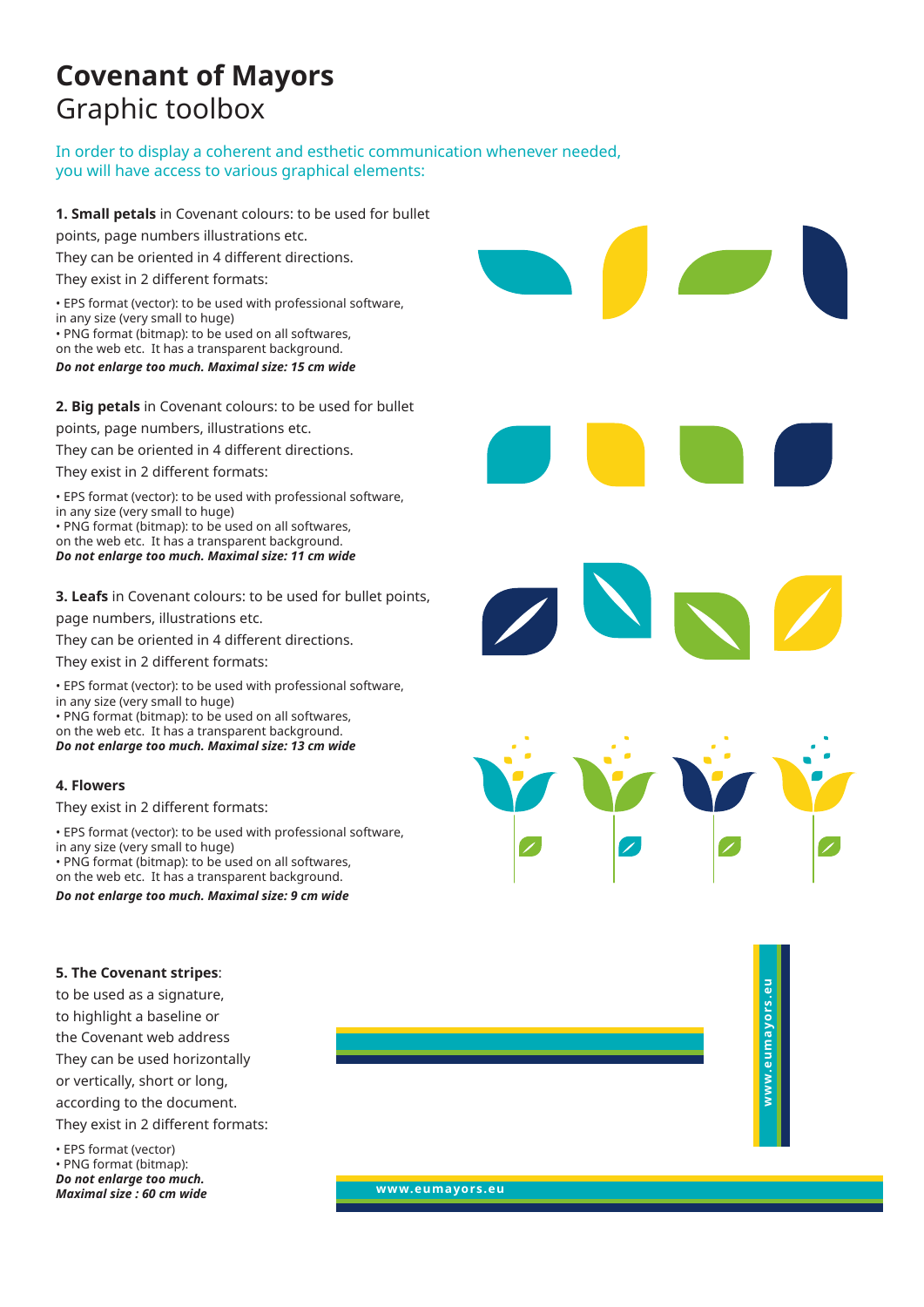# **Covenant of Mayors** Type

NOTO SANS font has been chosen as it was created to fit most languages and alphabets. It is a simple typeface with high legibility.

It is a Google font, this is why it can be used on the web too.

And it's free ! You can download it here:

[https://www.google.com/](https://www.google.com/fonts#UsePlace:use/Collection:Noto+Sans) [fonts#UsePlace:use/](https://www.google.com/fonts#UsePlace:use/Collection:Noto+Sans) [Collection:Noto+Sans](https://www.google.com/fonts#UsePlace:use/Collection:Noto+Sans)

Noto Sans Regular ABCDEFGHIJKLMNOPQRSTUVWXYZ abcdefghijklmnopqrstuvwxyz

*Noto Sans Italic ABCDEFGHIJKLMNOPQRSTUVWXYZ abcdefghijklmnopqrstuvwxyz*

**Noto Sans Bold ABCDEFGHIJKLMNOPQRSTUVWXYZ abcdefghijklmnopqrstuvwxyz**

*Noto Sans Bold Italic ABCDEFGHIJKLMNOPQRSTUVWXYZ abcdefghijklmnopqrstuvwxyz*

In case Noto Sans is not available, Arial can be used to replace. It is simple and legible.

Arial Regular ABCDEFGHIJKLMNOPQRSTUVWXYZ abcdefghijklmnopqrstuvwxyz

**Arial Bold ABCDEFGHIJKLMNOPQRSTUVWXYZ abcdefghijklmnopqrstuvwxyz**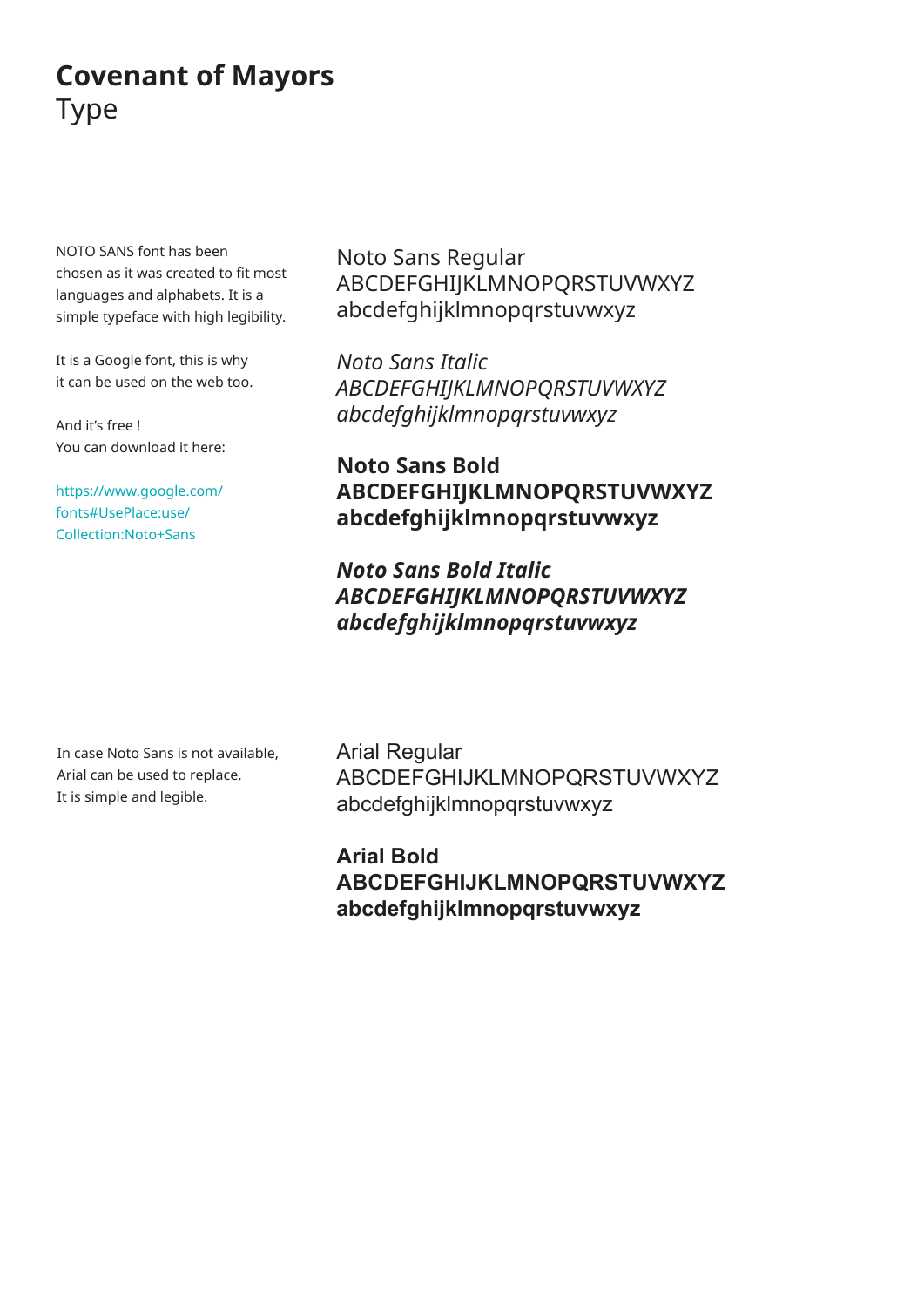# **Covenant of Mayors** Photography

It is important to connect people with the benefits of the CoM pledge, and to give Local Authorities and their citizens a feeling of being part of a movement.

To this end, photography should feature people going about an activity or a landmark image from a member region wherever possible. These images may be supplemented with library photographs suggesting modernity, sustainability, public transport, environmental action and vibrancy.

Where a message will appear over an image, a clear area or a solid hue that will not interfere with the copy is preferable. Copy should remain legible at all times. If a suitable photograph cannot be found, a transparent colour block in harmony with the image may be used, and text overlayed.

For advertising purposes, a white band should appear beneath or above the image. This area will contain the full logo and supporting information.















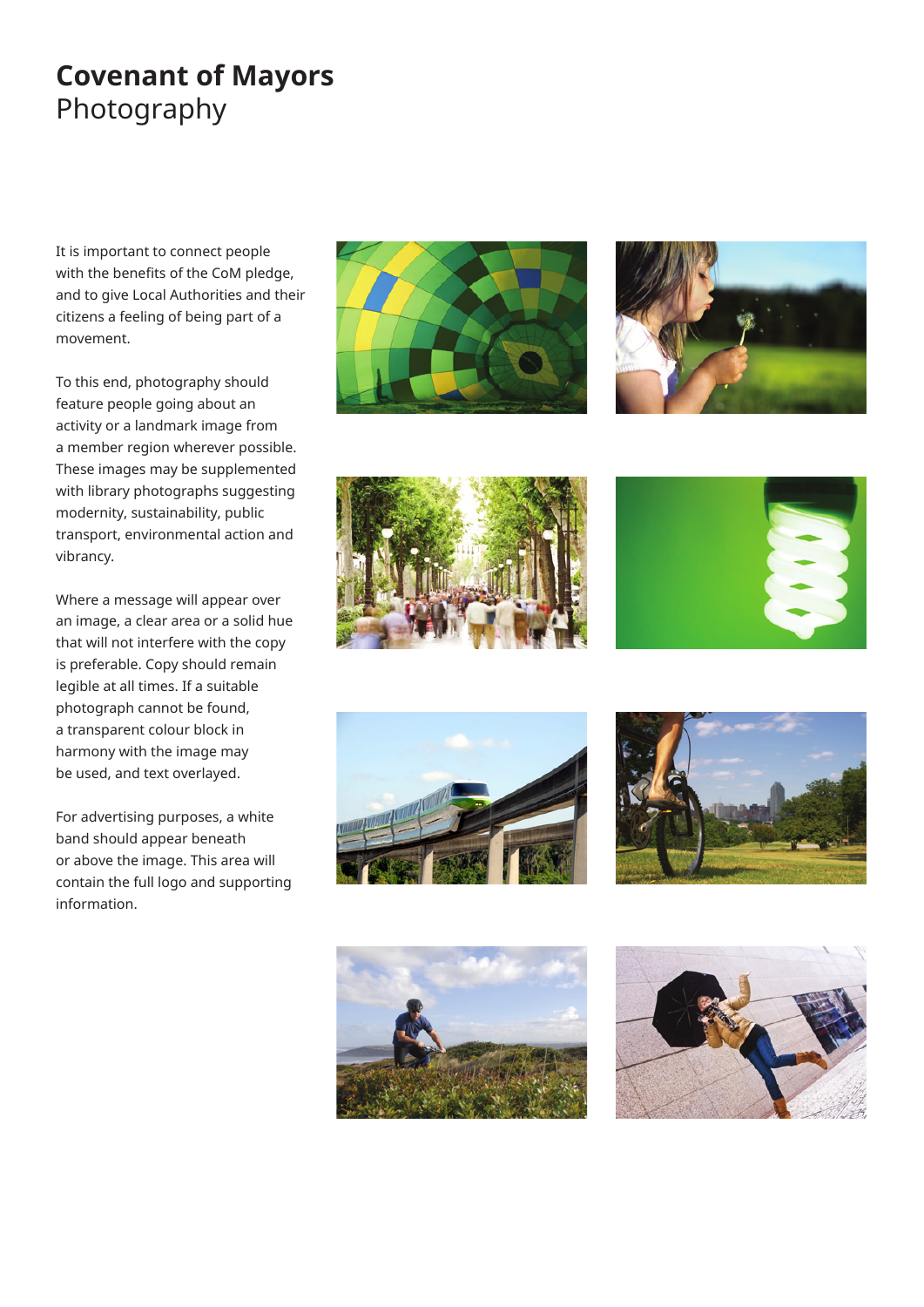# **Covenant of Mayors** Stationery - Text documents



#### **1. Standard document template**

This template should be used for reports, letters and other standard Covenant of Mayors documents.

### **2. Creative document template**

This template should be used for promotional activities and wider communication purposes.



**www.eumayors.eu**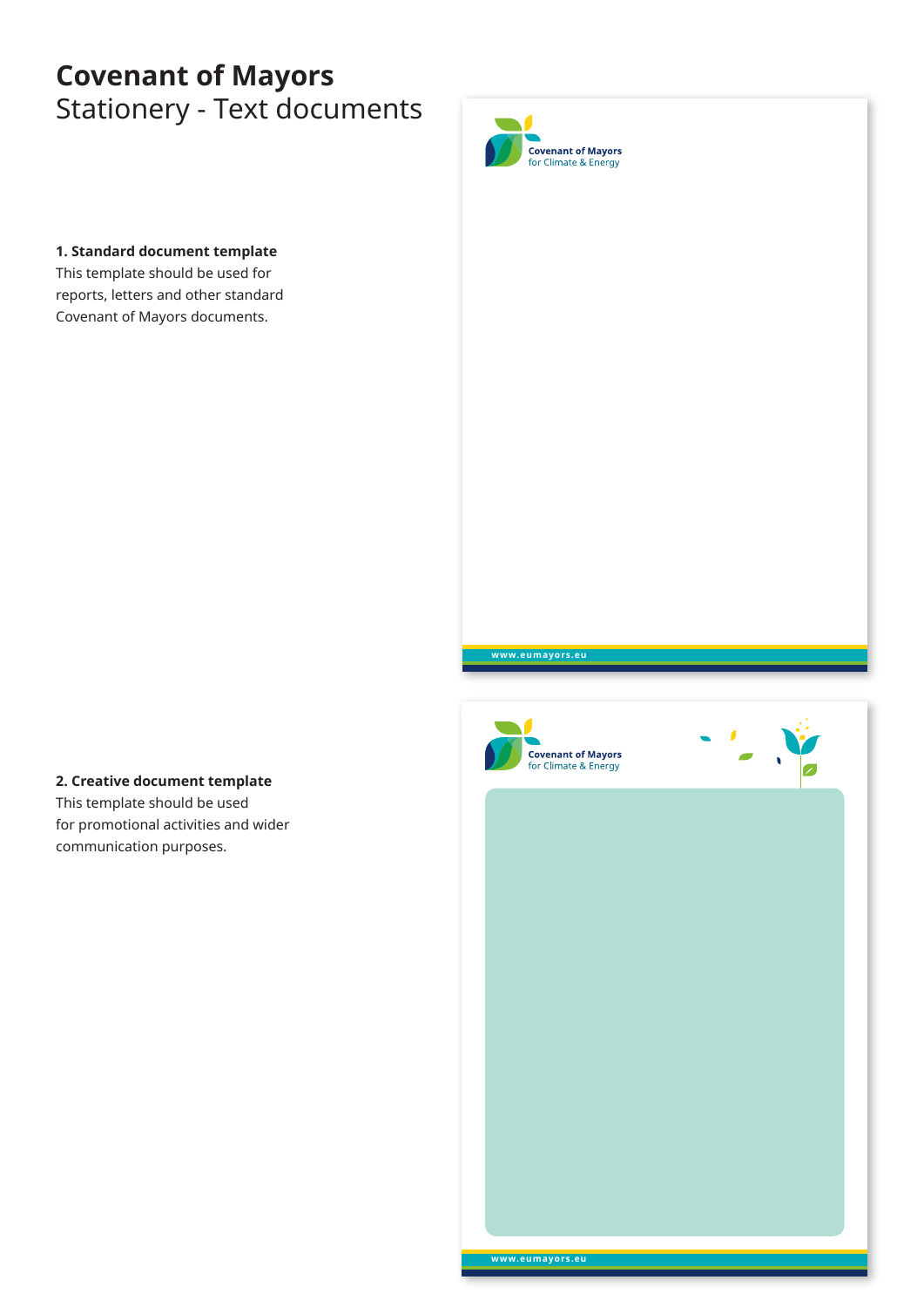# **Covenant of Mayors** Power Point Presentations - Master slides

#### **1. Cover**

Use this model for the title. Please insert this JPEG picture as a background in your slide presentation software.



#### **2. Interior pages**

Use this model for the presentation. Please insert this JPEG picture as a background in your slide presentation software.

# **TITLE**

Hene pore sit a simi, verisquaecte istessi nam voluptam et et libus non et utat. Atetur? Omnim esci tem repereiciet as int, sequ oditis aut autempedit voluptas est, rovi tibus, officab iur sandand essintur?

**www.eumayors.eu**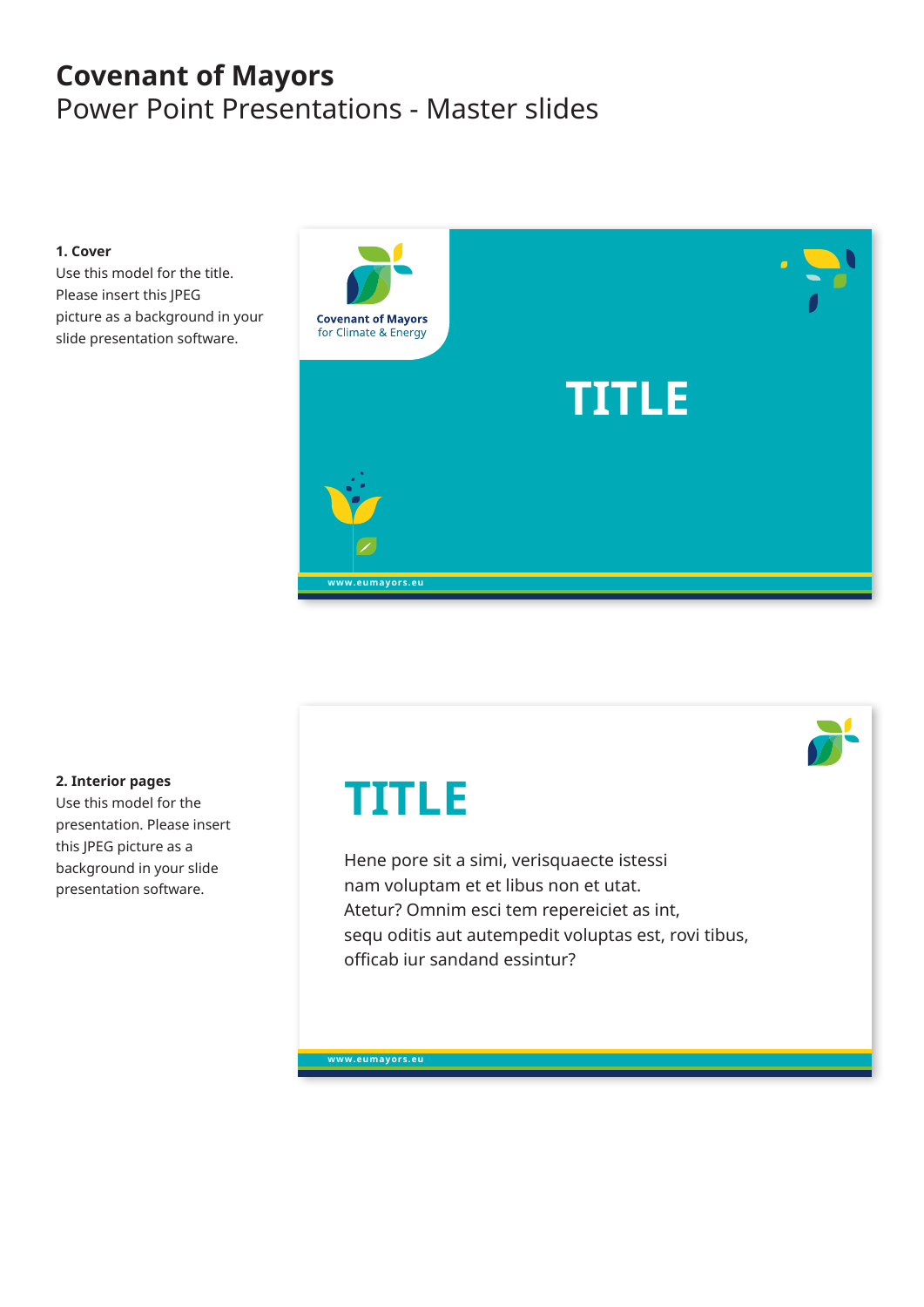## **Covenant of Mayors** Compulsory elements for all official Covenant communication supports

### **1. Elements to be added on all communication materials**

**A. Logo Covenant of Mayors**



### **B. Website address**

#### **C. Disclaimer**

The following disclaimer for Covenant of Mayors Office materials translated by other partners must be published next to the credits:

*"The Covenant of Mayors Office is supported by the Intelligent Energy – Europe Programme and implemented by a consortium of local and regional authorities' networks, led by Energy Cities, composed of CEMR, Climate Alliance, EUROCITIES and Fedarene."*

This should be completed with the European flag and the logo of the Intelligent Energy - Europe programme, to be found on **http://ec.europa.eu/energy/intelligent/implementation/communication\_en.htm** 



### **2. Limits of use**

The Covenant of Mayors logo and its graphical elements can be used for promotional purposes by the Covenant of Mayors Office and the Covenant of Mayors Community (signatories, coordinators, supporters,...).. It cannot be used for political campaigning and commercial purposes.

### **3. Logo use for Covenant-related projects**

The Covenant of Mayors Office would like to make sure that the corporate identity and logo are consistent across multiple platforms. In order to avoid a multiplication of similar logos and confusion between the Covenant initiative and other initiatives, we recommend Covenant-related projects to develop a proper logo that is graphically distinguishable from the Covenant logo and which does not integrate any of the official Covenant elements, such as the leaves.

### **4. Compulsory disclaimer for Covenant documents translated and published by third parties**

#### "Translated as part of the project *xxx* by *xxx*.

The sole responsibility for the content of the translation of this document lies with the project coordinator. It does not necessarily reflect the opinion of the EU. The European Commission, the Covenant of Mayors Office and the networks constituting the Covenant of Mayors Office are not responsible for its translation."